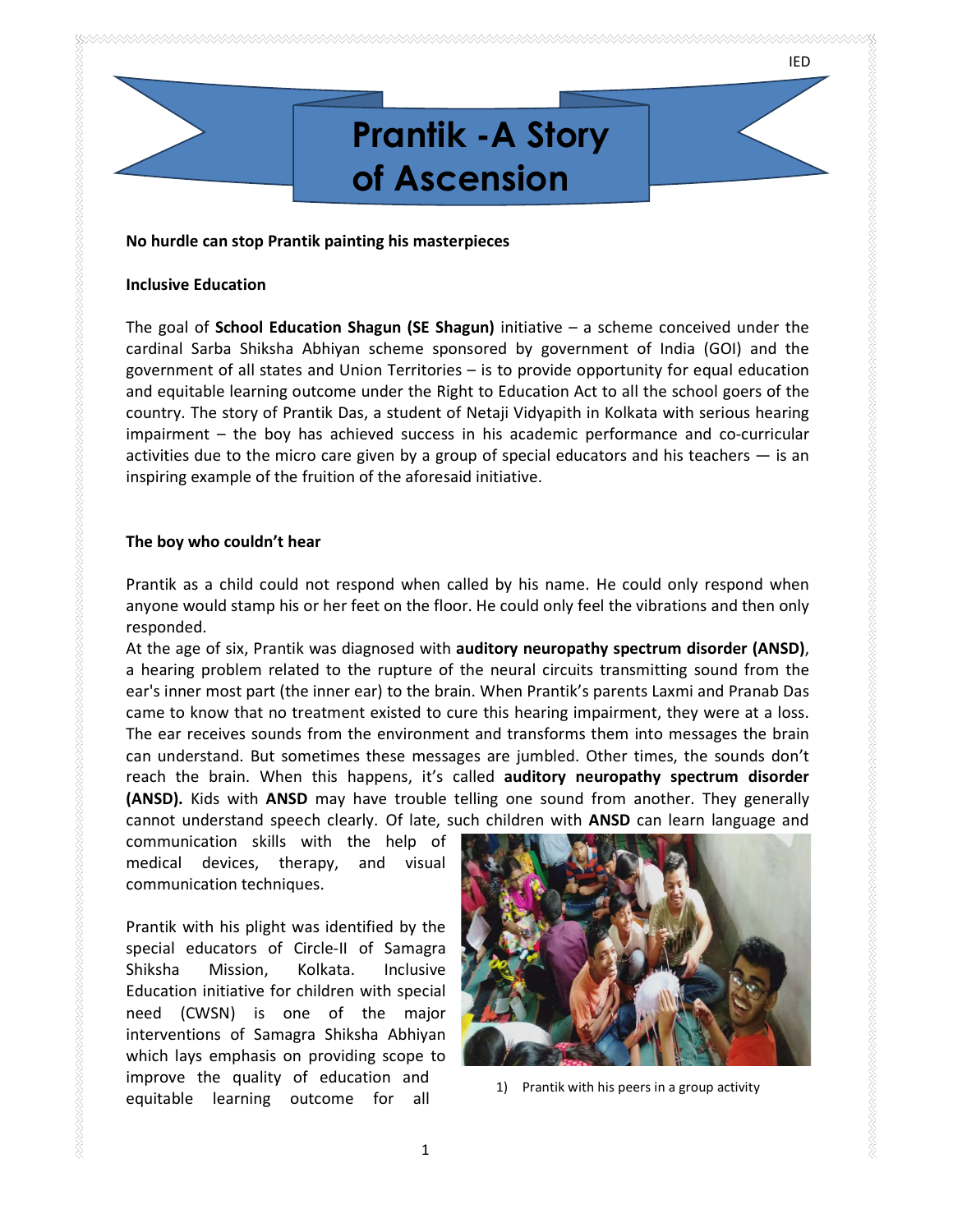students, including CWSN. The group of special educators to get Prantik inducted to the education system and as a result Prantik was admitted to school under their supervision.

At the age of six, Prantik was admitted in class-I of Netaji Vidyapith. During his early years of schooling Prantik was a bit awkward and withdrawn. He could not concentrate on his lessons. While writing he used to omit words and fail to construct proper sentences. He could not express himself although he mingled well with his friends and cousins. His teachers felt that with proper encouragement, motivation and guidance the boy would be able to complete his tasks and other activities to the best of his abilities. The school provided the infrastructure to cater to the needs of the special children. With the help of special educators and resource teachers, Prantik started to overcome his disabilities through the development of self-help skills being aided with language training, speech therapy, speech reading and sign language. The school believes that the children with special needs are not liability but an asset of the society. Later he joined Paikpara Raja Manindra High School for boys. In that school also, he had a conducive learning environment to grow and complete his studies.

The resource teachers in this school made sure that Prantik sat in the front row in the classroom as he needed individual attention and micro care. Because of his disability he faced difficulty in group studies and failed to follow the lessons and participate with his peers when he was sitting in groups. During his first year in school he received intensive speech therapy, sign language teaching, Indian Sign Language (ISL) auditory training and special education. Gradually the boy started learning how to vocalize sounds, its phonation, intonation and modulation. The teachers supported him following all the guidelines given by the team of professionals such as Resource Teachers and IE volunteers. They provided him with hearing aids to speak or sign in phrase level and understand what others speak or sign in reciprocation.The Inclusive Education Scheme aimed at enabling all the students with disabilities completing eight years of elementary schooling – an opportunity to complete four years of secondary schooling in an inclusive and enabling environment in the general education system at the secondary level (classes IX to XII). Prantik had appeared for Higher Secondary Examination in the year 2021.

### A budding painter

When he was in class VI, his special educators, and teachers observed his knack in painting and insisted his parents to encourage him dabble him in drawing and painting to hone his skills. Prantik participated in a painting competition and won a prize which encouraged him and boosted his self-confidence. Prantik matured as an artist with time and he started participating in different painting and drawing competitions. His journey continued from circle level, to district level and then he went on to participate in national level art competitions and everywhere he made his mark as a budding painter. More and more feathers got added to his cap. He began taking part in painting for advertisement, cover pages for magazines and in many intra-school and inter-school cultural programs, sporting events and won prizes.

At present, he is doing well in his academics. He remains friendly and calm in his social interactions. Behaviorally he can manage himself well and tidily. He has made progress in all spheres in his academic performances and is at par with his peers who have no such difficulty like his. He is very jovial by nature and well accepted in his peer group for his amicable nature.